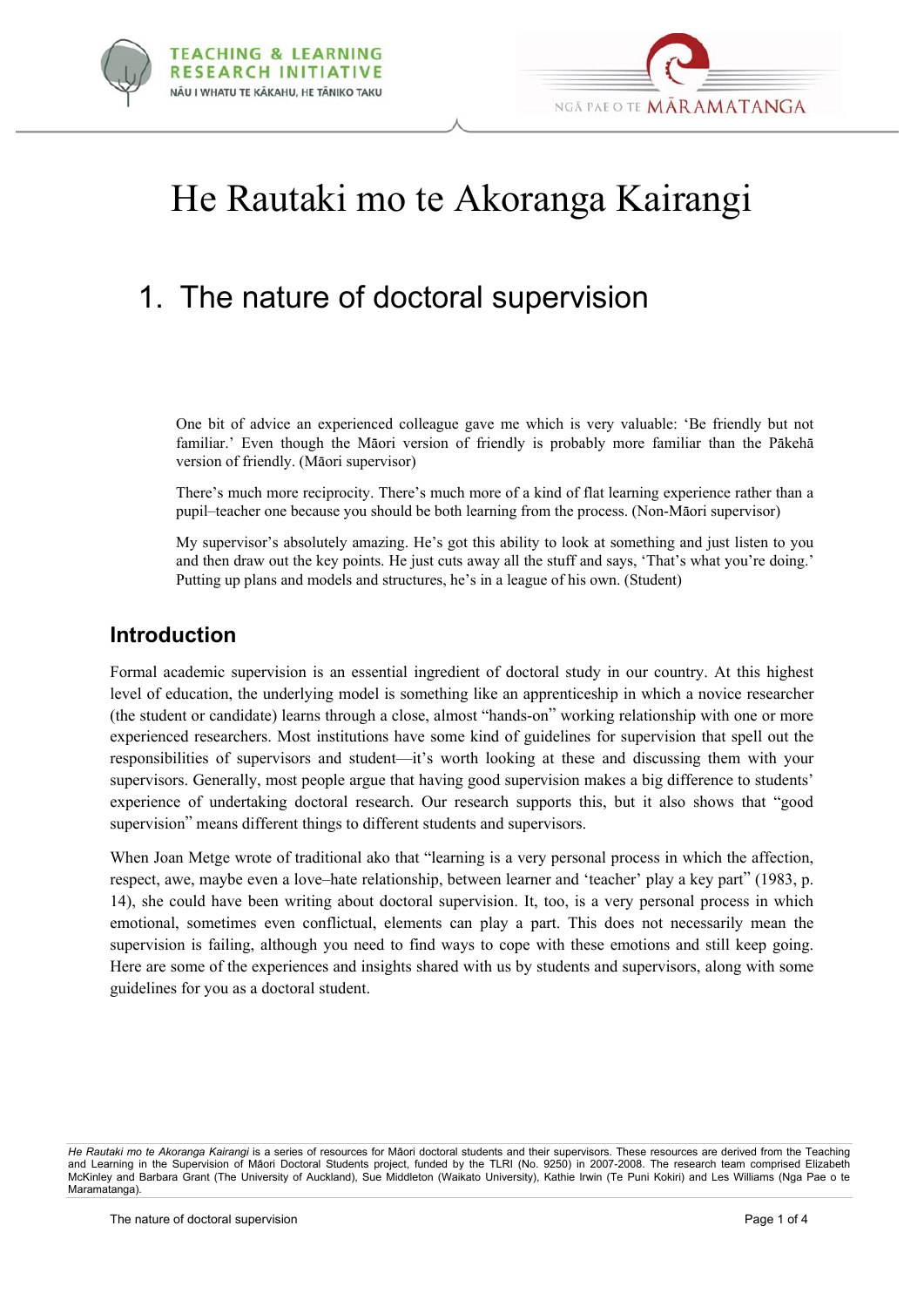#### **Doctoral students are more like colleagues**

Doctoral students are kind of like colleagues. Colleagues that are still learning—and I'm always still learning heaps anyway, so it's not a straightforward teacher–learner relationship. (Mäori supervisor)

I was very slow to take up an active role. It was an interesting sort of fencing around between us for a year or more—I didn't want to kind of impose or direct too much but the student was somewhat floundering. (Non-Mäori supervisor)

I'd come into contact with my supervisor regularly. I've worked in this area all my life and he's well known in it as well, so we'd meet at conferences, we'd meet quite regularly. He'd be down here for various meetings and so there would be a lot of formal but also informal meetings and gatherings. (Student)

When we asked supervisors to describe the kinds of teaching and learning processes they used in supervision, many responded by emphasising the ways in which their students were their colleagues. Certainly they hoped this would be the case towards the end of the supervision. By then they expected the student to know more than them about the research topic. One implication of this viewpoint is that often supervisors can be quite hands-off, expecting you (the student) to take the lead in getting the supervision you need. As the second quote above shows, this is not always successful, and that supervisor later changed the way she was going about supervision to be more directive in the early stages of the student's research.

### **Different supervisors have different styles**

I don't see it as supervision, I see it as training. And so we're training people to have what they need to be able to become researchers. (Mäori supervisor)

I'm not too pushy. I never would confront my student in the corridor and say 'Hey, how's it going?' I treat them as adults. I don't see it as my role to be mother to them and nag them and remind them. But I'm always available. When they say, 'Oh, could I have an appointment?', I say, 'Yes, let's have it on Friday.' (Non-Mäori supervisor)

Early on the supervision was about how we're going to do this research: What is consultation gonna look like? How involved are you gonna be in the process as my supervisor? And I became aware that while my supervisor was alright supporting me, he wasn't so good at supporting the whole idea of kaupapa-Mäori-style research. The second supervisor was very much interested in looking after me as a person. So her understanding of the relationship was that while my first supervisor would look after the research, she was gonna look after me progressing through the research. You know, emotionally, socially, with my sanity intact. (Student)

The supervisors in our research varied in their basic stance towards doctoral supervision. For example, some emphasised the independence of the student while others emphasised the need to direct the student quite strongly at times to save them going off on time-wasting digressions. Such different points of view usually have good reasons (and experience) behind them, and a supervisor might be quite reluctant to diverge too much from what feels best to them. Most supervisors believe they need to adjust their practice to suit different students—sometimes the difficulty is working out what the student needs. Having supervisors with different styles can be a strength in your supervision.

#### **Supervisors will take a range of roles**

I think Mäori students need and want to feel safe and trusted and trusting and that you're not going to give them a hard time, that you're gonna help them when they need help. But there has to be a tension between the friendship and the supervision: those two can't fall into each other. Because when push comes to shove, I've got to say 'no', 'yes'. You know? One of my students calls me 'Nanny Dragon' because I honestly get really heavy with her about her academic work. (Non-Mäori supervisor)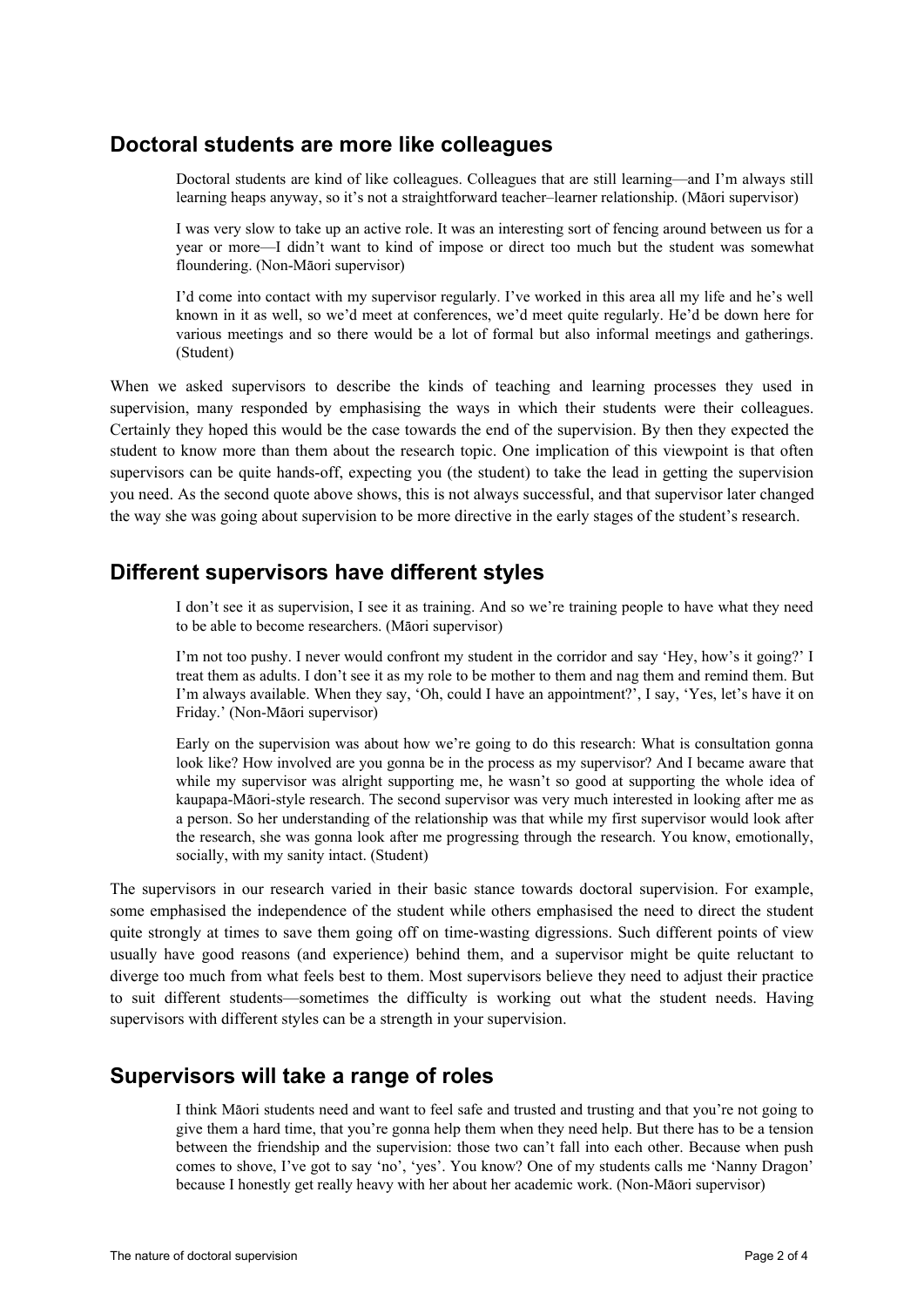Mostly my role is in supervising the process of doing a PhD, and ensuring they have the right support. That includes content supervisors on their panel if they need that, and I certainly can't provide it always. Almost without exception our PhDs are supported through scholarships or through research grants, so I see it as my role to ensure they've got the money to do their research. (Mäori supervisor)

The supervisors talked about many possible roles as being legitimate, depending on their preferred supervision style, but also on what they think they have to offer any particular supervision. Sometimes they were only too aware that they did not have much content or cultural expertise and that the student would need to look elsewhere for this kind of advice. Some of the various roles that were mentioned by our research participants (students and supervisors) were guide, coach, mentor, model, critic, supporter, friend, research star, financier. Not all supervisors wanted or were able to take all these roles. Some tried to maintain boundaries around their role, like the supervisor above who talks about being "friendly but not familiar". Most supervisors in our study emphasised that their practice changed in response to different students as well as different stages in the process. Many also described having to make quite tricky judgements at times about how to assist their student most effectively and getting better at this through experience.

# **Teaching and learning are reciprocal**

That was very important growth for me because I learnt a lot about making connections, understanding whakapapa and understanding that this kind of work needed to be done in Mäori space and with appropriate Mäori support. (Mäori supervisor)

God, I've learned huge amounts from my Mäori students. It's one of the joys of working with them, actually, because I'm Päkehä and from down south. Ten years ago, I knew nothing. So I've learned an enormous amount. I've read relatively little, but I've learned it through them and they've been very generous. (Non-Mäori supervisor)

So I chose a supervisor who is a guru in my field. And because he was from overseas, he had no idea really what a Mäori was. He didn't come with all of that background, he was learning as I was kind of teaching him that stuff. (Student)

Both supervisors and students talked about how teaching and learning went both ways in doctoral supervision: the supervisor teaches the student but the student also teaches the supervisor. When supervising Mäori doctoral students, supervisors not only learn more about new aspects of their academic field or some domain of professional practice, but also about Mäori culture and politics. Non-Mäori supervisors mentioned, in particular, the pleasure of being included in and learning about aspects of Mäori life that were otherwise not easily accessible to them. Supervisors also talked about learning *how to supervise* from their students—some acknowledged that, apart from their own experience of having been supervised, this was the main source of their learning as supervisors.

### **Supervisors are sometimes at the edge of their knowledge**

For me, just looking at my programme, and looking at where other Mäori staff supervise, it's much less likely to be within whatever your specialised area is. Probably the most common way I get supervisions is requests from Päkehä academics asking if I would supervise one of their students, often in a secondary role. (Mäori supervisor)

The student's work was not only the edges of my understanding, it was way beyond. I mean, I didn't know the theory. I could pick up issues to do with consistency and clarity of argument, the way things are referenced and authorities referred to, etcetera, but the content was way outside of my experience. (Non-Mäori supervisor)

It's common in doctoral education, especially when the research topic comes from the student's own interests, that supervisors feel as if they are working on the edge of their academic knowledge and authority. This was even more complex when non-Mäori supervisors were involved in supervising kaupapa